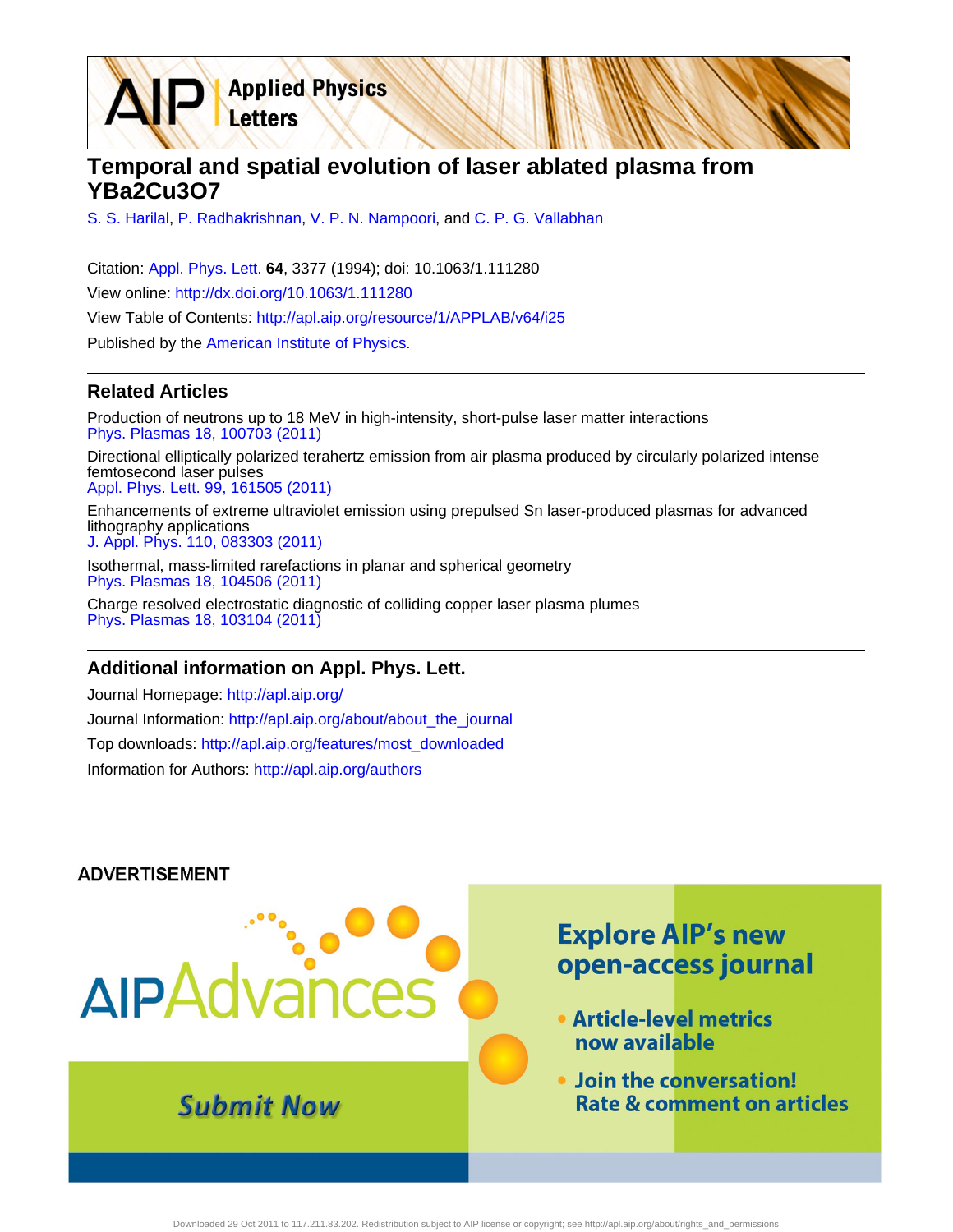## Temporal and spatial evolution of laser ablated plasma from  $YBa<sub>2</sub>Cu<sub>3</sub>O<sub>7</sub>$

S. S. Harilal, P. Radhakrishnan, V. P. N. Nampoori, and C. P. G. Vallabhan Laser Division, Department of Physics, Cochin University of Science and Technology, Cochin-682 022, India

(Received 25 October 1993; accepted for publication 5 April 1994)

YBa<sub>2</sub>Cu<sub>3</sub>O<sub>7</sub> target was laser ablated, and the time-of-flight (TOF) distributions of Y, Y<sup>+</sup>, and YO in the resultant plasma were investigated as functions of distance from the target and laser energy density using emission spectroscopy. Up to a short distance from the target ( $\simeq$ 1.5 cm), TOF distributions show twin peaks for Y and YO, while only single-peak distribution is observed for  $Y^+$ . At greater distances  $(>1.5 \text{ cm})$  all of them exhibit single-peak distribution. The twin peaks are assigned to species corresponding to those generated directly/m the vicinity of target surface and to those generated from collisional/recombination process.

Since the successful deposition of ceramic materials like high  $T_c$  superconducting films using pulsed laser ablation,<sup>1,2</sup> there has been intensive interest in the studies on the composition and transport properties of laser-induced plasma  $(LIP)$  plume.<sup>3-6</sup> It is of fundamental importance to identify the different atomic, ionic, and molecular species generated from laser-induced plasma and to relate the quality and rate of thin film growth with species present and width various transport processes occurring in plasma plume. Some of the techniques reported by various authors for characterizing LIP from different targets include optical emission spectroscopy,<sup>3-5</sup> optical absorption spectroscopy,<sup>6-8</sup> and laser-induced fluorescence.<sup>9</sup> In spite of the large number of reports available in the literature, studies on LIP from solid targets have not yet yielded conclusive results and this is essentially due to the complexity of the phenomena involved. In this letter, we report some new results of time and space resolved analysis of the spectral emission due to Y,  $Y^+$ , and YO species in the LIP from high  $T_c$  superconductor YBa<sub>2</sub>Cu<sub>3</sub>O<sub>7</sub> (T<sub>c</sub>=90 K, here after YBCO) using 1.06  $\mu$ m radiation from a Nd:YAG laser.

The schematic diagram of the experimental setup is given elsewhere.<sup>10</sup> The YBCO target having a diameter of 15 mm and thickness of 3 mm was mounted in a stainless steel vacuum chamber ( $\sim 10^{-3}$  Torr) equipped with quartz windows such that the target surface could be irradiated at normal incidence using 1.06  $\mu$ m laser beam from a Q-switched Nd:YAG laser (Quanta ray DCR 11) having a pulse width of 9 ns and repetition rate of 10 Hz. To avoid errors due to local heating and drilling, the sample was rotated about an axis parallel to the laser beam. Laser fluence was varied by attenuating the laser beam. The plasma emission spectrum for the YBCO sample was viewed normal to its expansion direction and imaged using appropriate focusing lenses and apertures onto the slit of a monochromator (Jarrell-Ash 0.5 m) which is coupled to a photomultiplier tube (PMT) (S20 cathode). For spatially resolved studies, the plasma plume from different regions was focused on to the monochromator slit.<sup>3</sup> The characteristic lines were selected by the monochromator and the PMT output was fed to a 200 MHz digital storage oscilloscope (Iwatsu model DS 8621) with 50  $\Omega$  termination to record the emission pulse shapes. This setup essentially provides delay as well as decay times for emission from constituent species at a specific point within the plasma and these are extremely important parameters related to the evolution of laser ablated materials in a direction normal to the target surface.

The time-resolved studies of emission lines from various species were made from the oscilloscope traces which showed definite time delays for emission with respect to the laser pulse. Typical time-of-flight (TOF) distributions of Y (558.1 nm),  $Y^+$  (508.47 nm), and YO (601.9 nm) at a distance 1 cm from the target are given in Fig. 1. The initial spike in the figures is due to scattering caused by the laser beam, and can be used as a time marker.

Following are the new significant observations made from the present studies. (1) The time evolution of the spectral emission profiles obtained in the present work clearly reveals that the species ejected by the YBCO target exhibit twin peaks for the TOF distribution. (2) The twin-peak distribution exists only for neutral atoms (like Y) and molecular species (like YO) while this feature is absent in the case of ionized species (like  $Y^+$ ). (3) The twin-peak distribution was observed only up to a certain distance from the target (up to  $\simeq$ 1.5 cm). At farther distances only the component corresponding to the first peaks occurs. (4) The intensity of the



FIG. 1. Intensity variation of spectral emission with time for  $Y^+$  (508.5 nm), Y (558.1 nm), and YO (601.9 nm) observed at the 1 cm away from the target at a laser fluence of  $12$  J/cm<sup>2</sup>.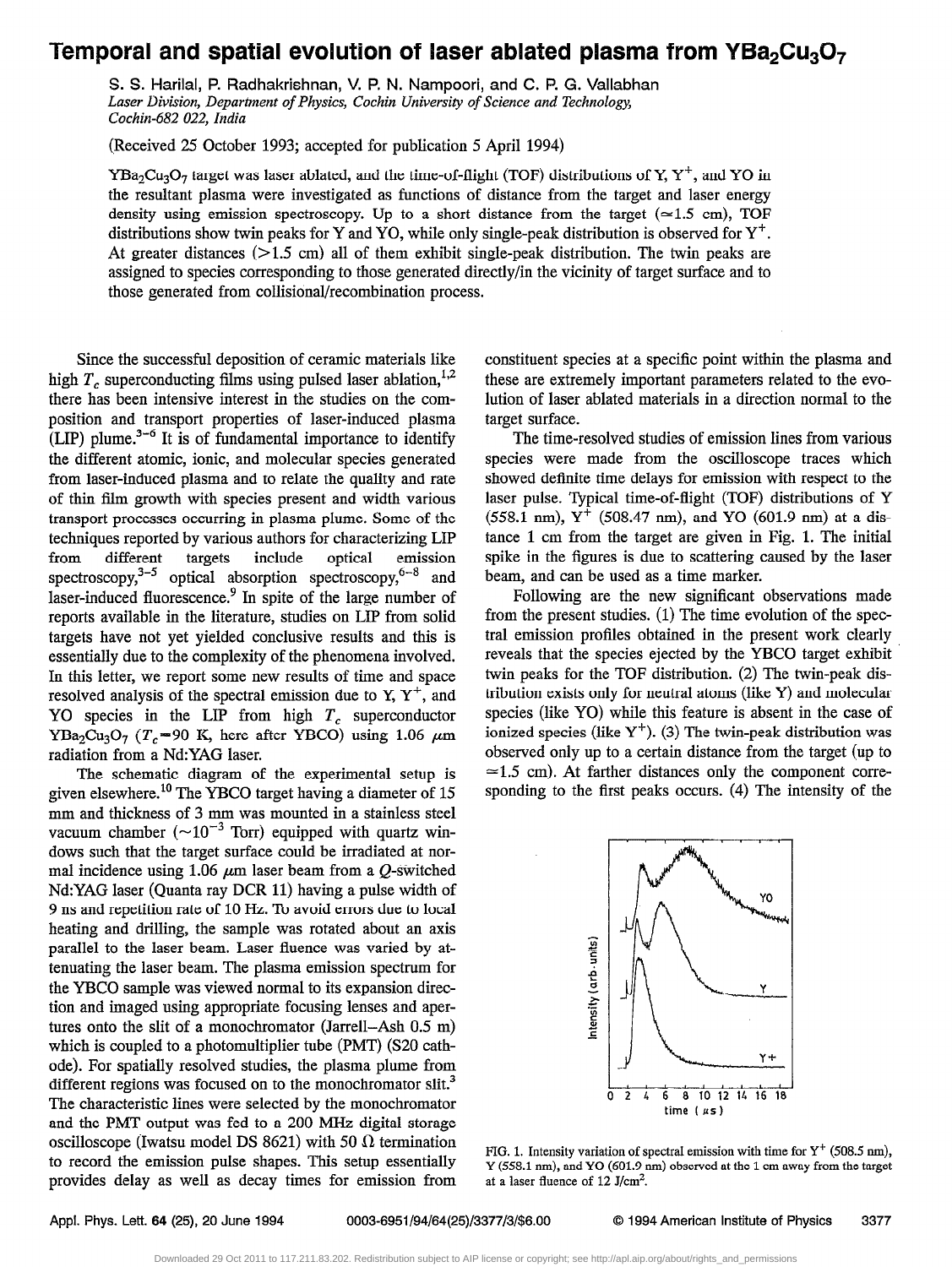

FIG. 2. Variation of time delay vs distance for the intensity peaks I and II in the case of  $Y^+$ , Y, and YO at constant laser fluence of 12 J/cm<sup>2</sup>.

ionized species decreases drastically at distances greater than 1.5 cm from the target. (5) The time delay corresponding to the first peak decreases with respect to fluence. However, the time delay corresponding to the second peak is constant at lower fluences and decreases with fluence above a threshold.

Similar reports available in the literature describe twinpeak TOF distribution in laser generated plasma from YBCO using optical absorption spectroscopy<sup>8</sup> and fluorescence technique.<sup>9</sup> However, using plasma emission studies, this is the first observation of a twin-peak distribution.

It is seen that the intensity of  $Y^+$  emission is very high near the target and decreases drastically beyond 1.5 cm and goes below the detection limit at distances greater than 1.75 cm. With reference to the twin peaks shown in Fig. 1, the peak I corresponding to Y and YO grows in intensity up to an optimal distances ( $\simeq$ 1 cm) and then diminishes. The delayed peaks (peak II) of Y and YO go down in intensity throughout the plasma region and its range is limited up to 1.5 cm. It may be noted that the time delay for peak I of Y is almost the same as that of  $Y^+$ . The variation of time delays as a function of distance and fluence is shown in Figs. 2 and 3, respectively. The variation of time delays as a function of distance is linear for the second peak of Y and YO, while that for the first peaks of the Y and YO and for the single peak of  $Y^+$  are slightly nonlinear showing a saturation effect farther from the target surface. A plot of delay time as a function of position (Fig. 2) shows that the first peak of Y and YO gives



FIG. 3. Variation of time delay of intensity peaks with laser fluence for  $Y^+$ , Y, YO at a distance of 1 cm from the target.

a constant velocity ( $V_{yo} \approx 6 \times 10^5$  m/s,  $V_y \approx 7.2 \times 10^5$  m/s) until it reaches  $\simeq$ 1.5 cm from the target surface after which they slow down rapidly to a much smaller expansion velocity  $(V_{\text{vo}} \approx 3.2 \times 10^5 \text{ m/s}, V_{\text{v}} \approx 4.4 \times 10^5 \text{ m/s}).$ 

The possibility of twin-peak structure for Y and YO due to radiation trapping or self-absorption<sup>12</sup> is unlikely due to the fact that the time delays between the peaks vary with respect to distance from the target and they are of the order of microseconds. Okada *et al.*<sup>9</sup> attributed the time delays solely to TOF arising from different velocities of the species. They assigned the observation of twin peak to the presence of faster and slower components of the same species. If it is assumed that the terminal stage of the plume can be modeled as a free expansion into vacuum, the expansion velocity V can be written  $as<sup>12</sup>$ 

$$
V = \frac{2}{\gamma - 1} \sqrt{\frac{\gamma kT}{M}},\tag{1}
$$

where *M* is the mass of the species,  $\gamma$  is the specific heat ratio the value of which varies from 1.2 to 1.3 to account for the degree of freedom associated with ionization and excitation,<sup>13</sup> and  $k$  is the Boltzmann's constant. However at a given point, using Eq.  $(1)$ , since velocities depend only on the mass of the species and plasma temperature, it is not possible to have two different velocity distributions for the same species. The most plausible explanation is as follows. The twin-peak distribution arises as due to different origins for the same species occurring in the plasma. Species like Y and YO are generated directly from the target, while  $Y^+$  is produced mainly just outside the target due to electron impact. In the vicinity of the target surface, the temperature is so high that ionization of Y by electron collision is highly probable.14 As time evolves plasma temperature drops so that  $Y^+$  generation decreases and collisional recombinations of  $Y^+$  with electrons result in enhanced spectral emission from Y apart from those directly coming from the target. At a slightly later time YO is generated from collisional recombination of Y and 0. Thus we have two types of same species in plasma. (i) Those coming directly/generated in the vicinity of the target surface and having larger TOF delays given rise to a second peak. (ii) Those generated away from the target surface due to collisions and recombination process which occur earlier at the point of observation giving rise to a first peak.

It must be noted that there is only one kind of  $Y^+$ , viz., that generated in the vicinity of the target surface due to collisional impact in the plasma. According to Eq. (1), since the masses are the same, both Y and  $Y^+$  should have identical time delays which implies that the peak of  $Y^+$  should coincide with peak II of Y. However the peak of  $Y^+$  is observed earlier (coinciding with peak I of Y) due to the fact that the velocity of  $Y^+$  is larger than that observed for Y, because of the ambipolar diffusion process due to spacecharge effect produced by ion and electron densities near the  $t$ arget.<sup>15</sup>

From Fig. 3 we can see that the delay time for the frrst peak of species for Y and YO decreases with respect to increasing laser fluence, while the time delay corresponding to the second peak is constant at lower fluences and decreases